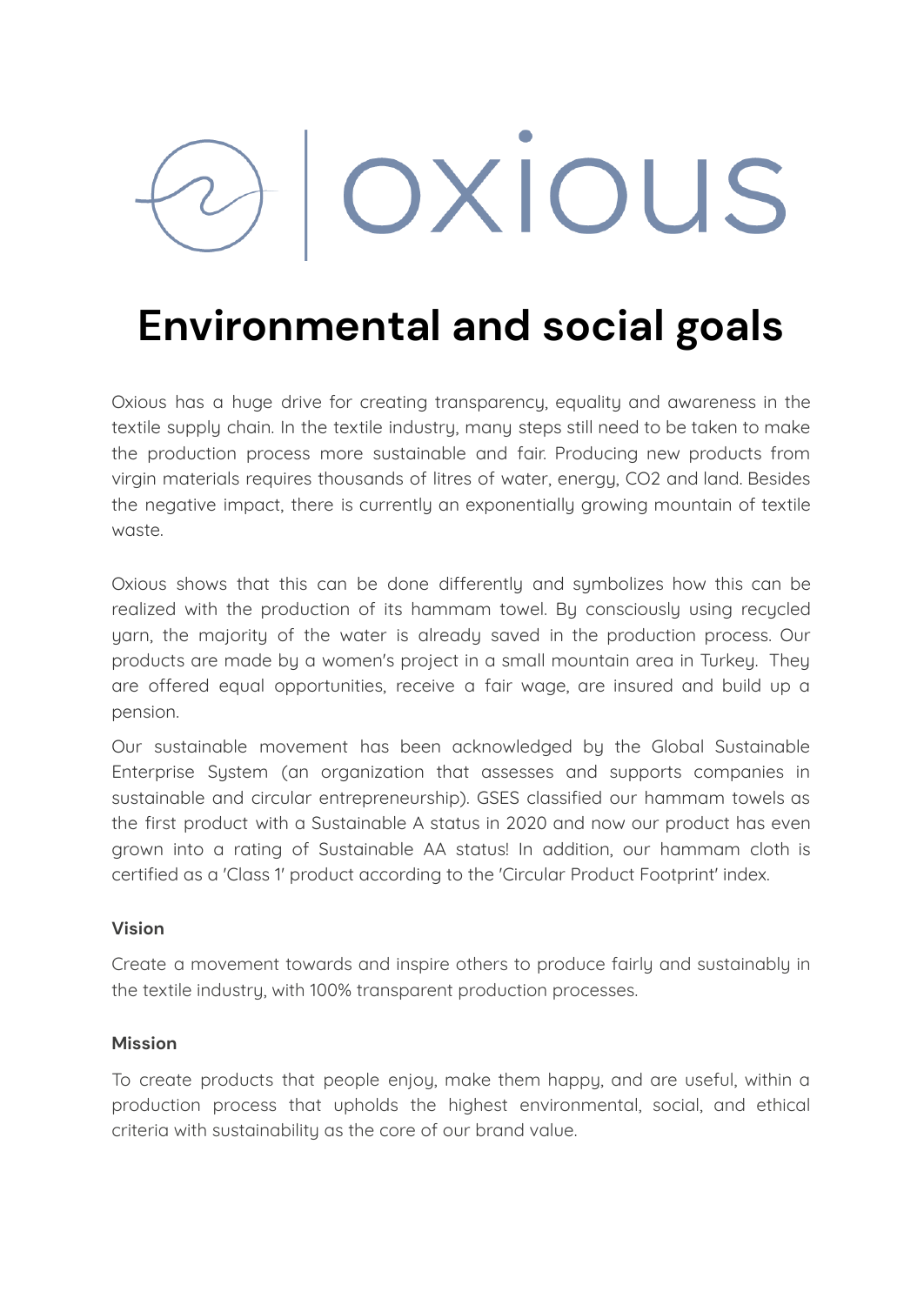# $\odot$  oxious

## Environmental goals

## **Carbon emission**

In 2021 Oxious made a start with mapping the carbon emissions throughout the supply chain. Currently, the emissions from (1) the transport from Turkey to the Netherlands, (2) office activities and (3) the company van are mapped. We want to **map the carbon emissions throughout the whole supply chain in 2022**.

Besides mapping the carbon emission, we strive to operate carbon neutral by 2030. Oxious made the commitment Net Zero 2030 initiated by B Corporation Climate Collective. Read more about the Net Zero 2030 B Corp Climate Collective [here](https://www.bcorpclimatecollective.org/net-zero-2030). In order to achieve this, we will **establish a formal Carbon Reduction plan in Q1** of 2022 that discloses the yearly activities necessary to reach our goal.

**Carbon emissions** in the supply chain of Oxious will be **decreased by 10%** in 2022.

## **Energy**

In 2020, Oxious moved its headquarters to an office space at Chris Lebeauhof 2F, Rotterdam. The office building is shared with another organisation. Energy consumption and bills are shared. We both want to **reduce the energy consumption of the office building by 10%** in August, 2022. To achieve this goal, we have an energy reduction plan in place. By the end of 2022 we will compare the new annual energy consumption with the previous year.

The greater ambition of Oxious is to operate on **100% renewable energy** in 2022 by installing solar panels. There are negotiations with the landlord about the investment in solar energy.

## **Materials**

Out of the 7 product lines 6 product lines of the Oxious brand are composed from 50% virgin cotton, 42% recycled cotton and 8% rPET. Only the Promo hammam towel is composed from 50% virgin cotton, 42% **recycled materials** and 8% rPET.

The virgin cotton Oxious uses for its products is OEKO-tex certified, and the recycled cotton is GRS certified. Virgin cotton with the OEKO-tex certification only guarantees the safety of the materials, but it does not assess the business practices. Organisations wishing to use the GOTS quality mark must meet strict conditions. Various ecological and social conditions are imposed on the production, such as: no chemicals, sustainable energy supply, safe working conditions and control of the entire supply chain. In 2022, **products containing virgin cotton with the OEKO-tex certificate will be replaced by organic cotton with the GOTS certificate.**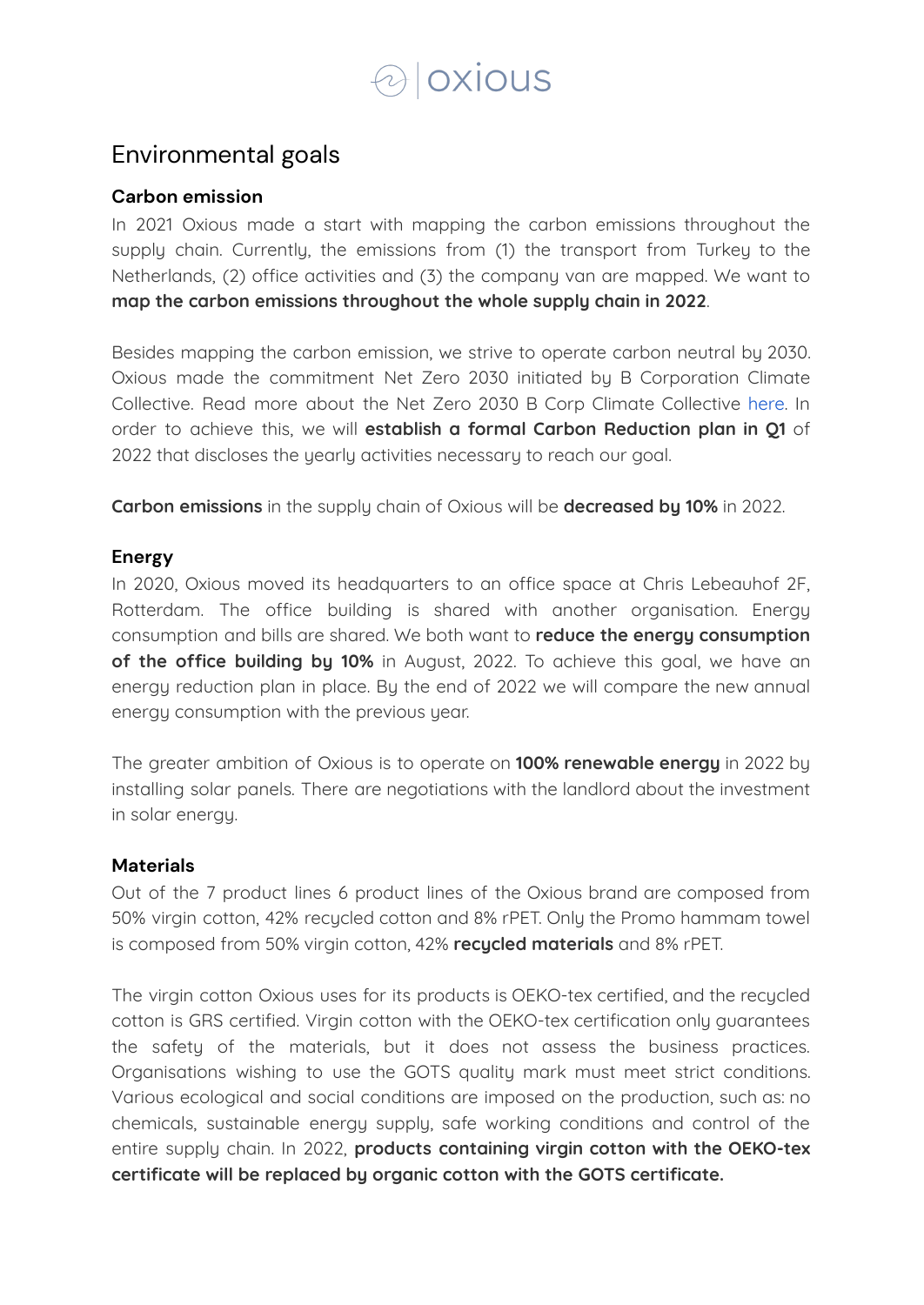

Recycled materials in Oxious products are currently made from post-industrial/pre-consumer waste however, we want to include post-consumer recycled material to our products as well. Oxious is currently experimenting with different material compositions and will **replace 15% virgin cotton by recycled cotton in at least 2 product lines in 2022**.

To convert the recycled cotton into usable yarns for our hammam towels, a binder is needed which is made from recycled PET bottles. As nice as it is that PET can be converted into reusable material, this also has its drawbacks; small particles of plastic can be released into the water during the washing of this recycled material. This is not a development we stand for, which is why we use minimal amounts of recycled PET in our collections (8%). In 2022, Oxious will **exclude rPET from the material composition in 25% of the products.**

## **Water (re)usage**

Cotton is also known for its huge water footprint; to produce 1 kilo virgin cotton, an average of 8.000 liters of water is used. By using recycled materials in our hammam towels, we save an average of 1200 liters of water per towel. Oxious will **lower the water footprint of at least 1 product line by 15%** in 2022.

#### **Transparency**

Transparency is part of our vision that we live and operate by on a daily basis. Besides having our impact measured by GSES, Oxious would like to add a tool that is accessible to all stakeholders. Therefore, we will **introduce a system that shows the material origin to the consumer** by 2022. In this new system we will enable our stakeholders to track and trace the product materials.

To become **100% transparent to our stakeholders** in 2022, Oxious is partnering up with other organisations such as Candour-clothing and GSES.

Candour is a start-up that developed the Circulaid app. The app will visualize material origin, production, transport, use, and end-of-use of products and is an aid towards a circular economy. Not only will customers know where their products came from but also know where to hand them in when they are done using them.

GSES is a third-party assessor who audits companies on CSR, sustainable procurement, circular economy, health and safety, CO2 reduction, and biodiversity. The results of the audits are converted into a scorecard, which companies can use as a tool for transparency. Oxious was audited and acknowledged with a Sustainable A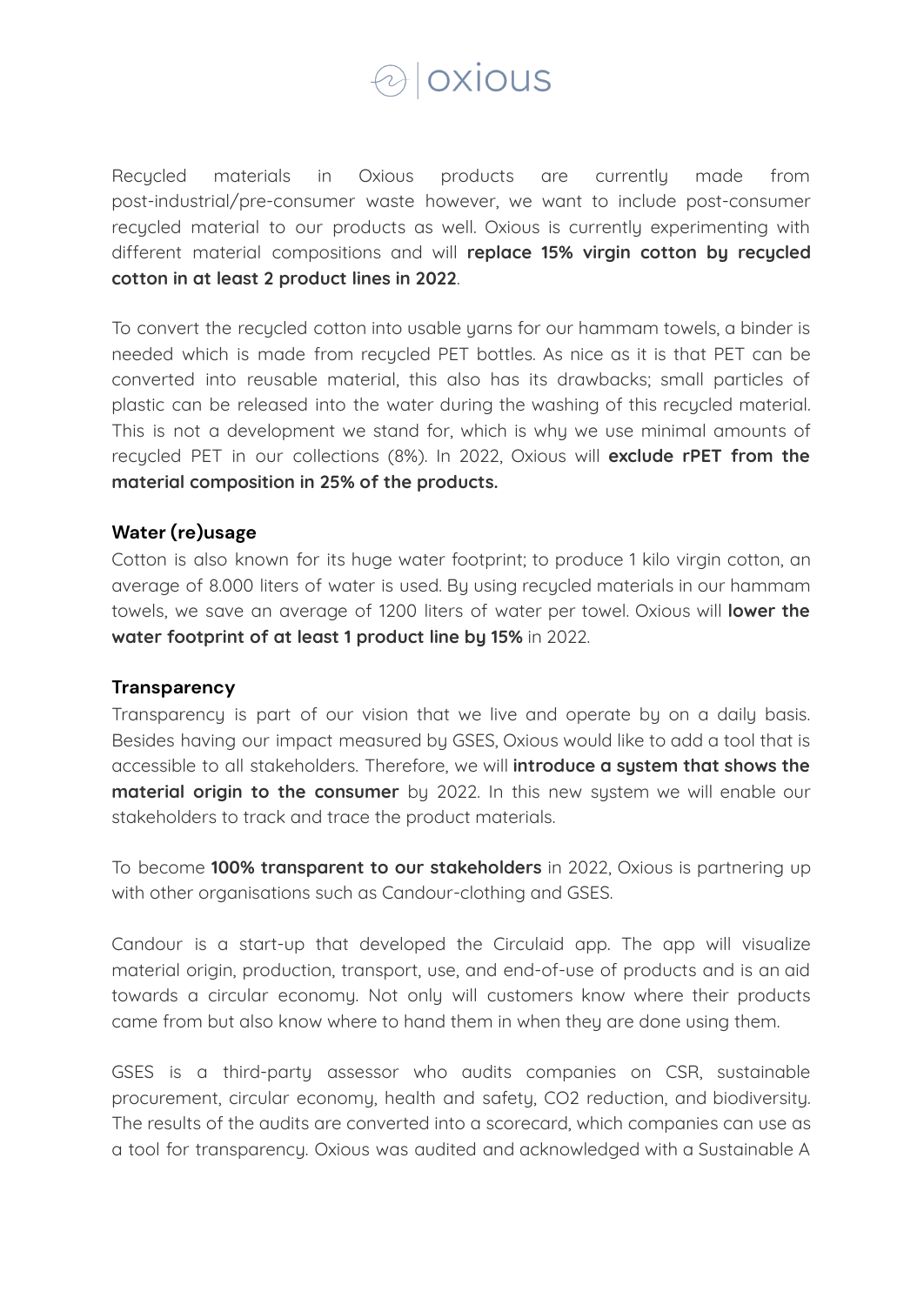## $\odot$  oxious

in 2019 and in January 2020 Oxious became the first company in the world with the Sustainable AA ranking.

## Social goals

#### **New projects that create opportunities**

Oxious will introduce at least one new project with social impact

We are currently in the preparation stage of a new project in refugee camps on the border of Syria, where women will have the opportunity to produce sustainable bags for us and thus build a new life. We will **start the Syria project** in 2022 **covering a minimum group of 5 people.** If for some reason the Syrian project is jeopardised and cancelled we will adjust our goal to introduce at least 1 new social project in 2022 covering a minimum group of 5 people.

## **Charities**

In our Code of Conduct it is disclosed that at least 2% of our sales will be donated in-kind to charity. Besides this commitment we will organise **at least 2 other campaigns with social impact.** The campaigns can vary from donations to charities such as "Give back Friday" to simply acting upon events and organising social support to the local community.

## **Sustainable movement**

Oxious wants to create a [sustainable](https://oxious.com/en/duurzaamheid-in-de-textielketen/) movement towards and inspire others to produce fairly and sustainably in the textile industry, with 100% transparent production processes. This is our vision. We want to increase our network of like-minded businesses using their business as a force for good and to magnify impact. We have incorporated the Ten Principles of the UN Global Compact into our strategy, policies and procedures, establishing a culture of integrity. Doing so, Oxious upholds its basic responsibilities to people and planet, but also sets the stage for long-term success. We expect our (new) business partners to work by these principles (disclosed in the governance page on our website).

In 2021 we partnered up with Kusala and Vodde, two Dutch companies that share the same vision as Oxious and contribute to the sustainable moment. Kusala makes soap bars from recycled materials such as outdated olive oil or coffee production residue. Their soap bars are circular products and are now offered in our bath collection gift box. Vodde transforms post-consumer textile waste into socks in different colors and patterns. Textile waste is repurposed and there is something for everyone.